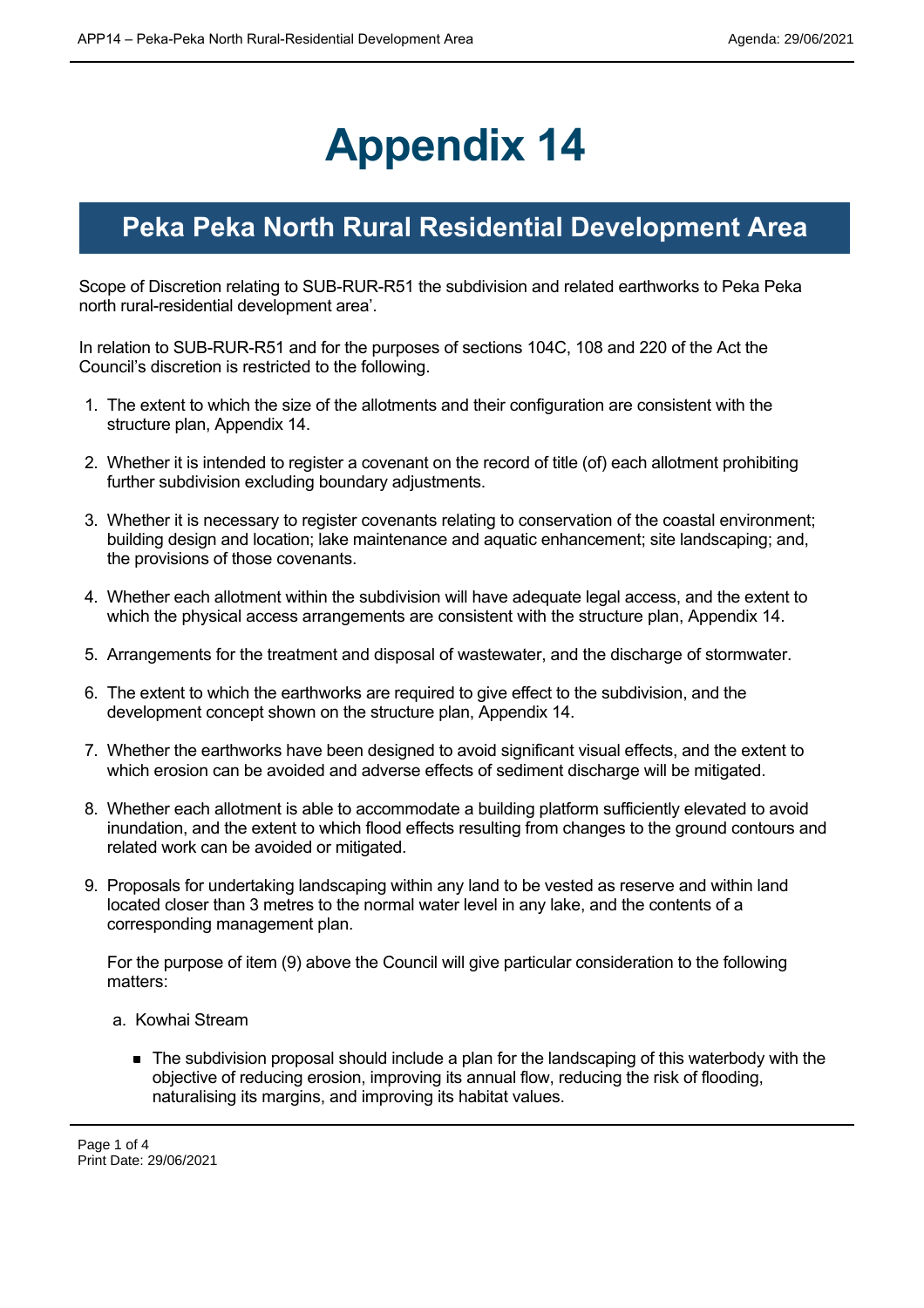- The subdivision proposal should include a report from a suitably qualified ecologist confirming the design of the channel is appropriate and will achieve the objective stated above.
- The subdivision proposal should include a management plan prepared by a suitably qualified ecologist for the revegetation and ongoing monitoring and maintenance of this waterbody.
- b. Lakes

Whether the landscape designs for the proposed dune lakes are consistent with the Greater Wellington Regional Council's design guidelines (2005), and whether a report from a suitably qualified ecologist confirming the design of the lakes is appropriate has been provided.

c. Reserve

The proposal should include a draft management plan for land to vest as reserve with the plan including provisions relating to:

- the formation and use of pathways that would affect the stability of the dunes:
- $\blacksquare$  the control the pest plants and pest animals;
- **p** planting and plant maintenance; and,
- **n** the prevention of erosion.
- 10. Proposals for the provision and formation of public access within reserves, and fencing of allotment boundaries where contiguous with reserve land except where this might conflict with other objectives such as those relating to the open-space character of the coastal environment.

Note: When exercising its discretion in this respect the Council will have regard to the wildlife values of Kowhai Stream mouth and the impacts of some recreational activities on these wildlife values, and in particular whether:

- access point design restricts or if possible prevents access to the beach and dunes by trail bikes and other recreational vehicles.
- comprehensive interpretation of the wildlife values of Peka Peka beach to encourage community involvement in their protection is provided at the access points.
- 11. Whether avoidance of the potential archaeological resource has been considered, or appropriate mitigation of the potential archaeological resource has been considered by use of test pitting or other sampling, and the formulation of a research strategy to determine archaeological research.
- 12. Whether the roading, access and servicing for the proposed subdivision will be consistent with the Council's subdivision and development principles and requirements.
- 13. Whether provision will be made for the underground reticulation of telecommunications and electrical services.

Notes: As the land within the Peka Peka rural-residential development area is likely to be subdivided in stages, council's discretion under matters (1), (2) and (3) does not relate to any balance allotment shown on a plan of proposed subdivision.

In the context of items (1) and (2), the term covenant includes conditions requiring ongoing compliance and registered as consent notices under the provisions of section 221 of the RMA.

For the purposes of item (3) above the Council will give particular consideration to the following

matters: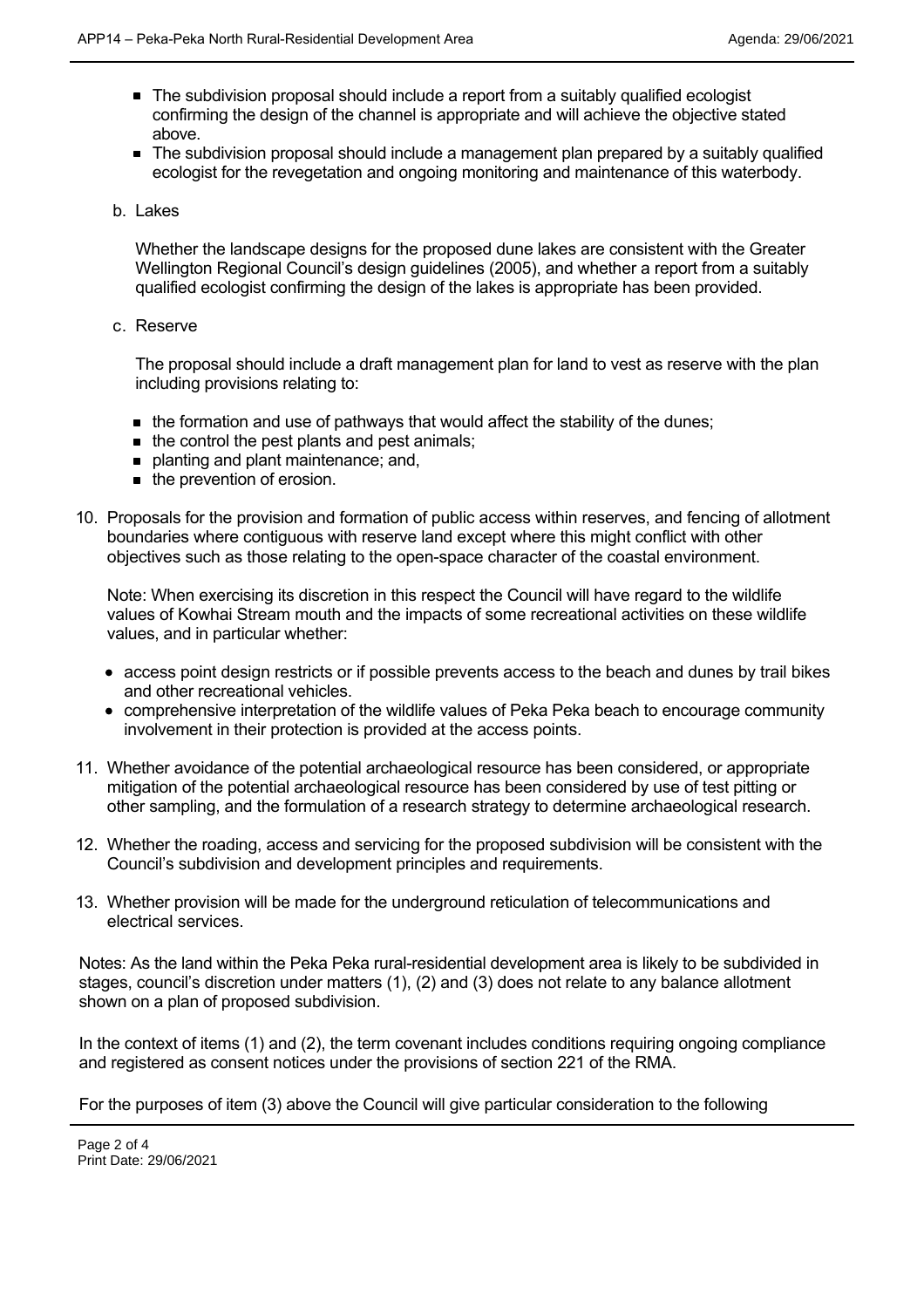matters:

a. Building Location

The subdivision plan, and the subsequent survey plan, should identify specific areas within which all buildings must be located. These areas should accord with the curtilage areas shown on the approved structure plan, and be no greater than 1200 square metres in area.

The subdivision proposal should include mechanisms for ensuring that subsequent habitable buildings and driveway access are sufficiently elevated above the estimated 1 in 100 year flood event, including a margin for the anticipated effects from climate change.

b. Building Design

The subdivision proposal should include provisions relating to subsequent building construction and design with these including, but not necessarily limited, to:

- colour schemes that are in harmony with the natural landscape;
- construction materials that have architectural merit;
- integration between the design of the dwelling and outbuildings;
- design that harmonises with the natural landscape;
- cladding that has low reflective qualities; and,
- construction timetabling.
- c. Site Landscaping
	- i. Inside Curtilage Area

The subdivision proposal should include mechanisms for ensuring each individual allotment is appropriately landscaped by subsequent owners undertaking planting that:

- visually reduces the bulk of the building;
- $\blacksquare$  integrates the building form into the landscape:
- **provides shade and windbreaks;**
- **protects or maintain visual privacy; and,**
- uses plants indigenous to the Foxton Ecological District where those plants have the ability to grow higher than 3 metres or where the plants are located outside the curtilage area.
- ii. Outside Curtilage Area

The subdivision proposal should include mechanisms for ensuring any landscaping uses plants indigenous to the Foxton Ecological District.

The subdivision proposal should include provisions relating to fencing with these incorporating:

- the preclusion of the Council from any obligation to contribute to the erection or maintenance of fencing along reserve boundaries; and,
- **n** mechanisms for ensuring any closed board fence or similar structure erected by allotment owners is not located outside the relevant curtilage area.

The subdivision proposal should include mechanisms for ensuring subsequent uses of subdivided allotments abutting a reserve recognise and provide for the protection and enhancement of the open-space character by: